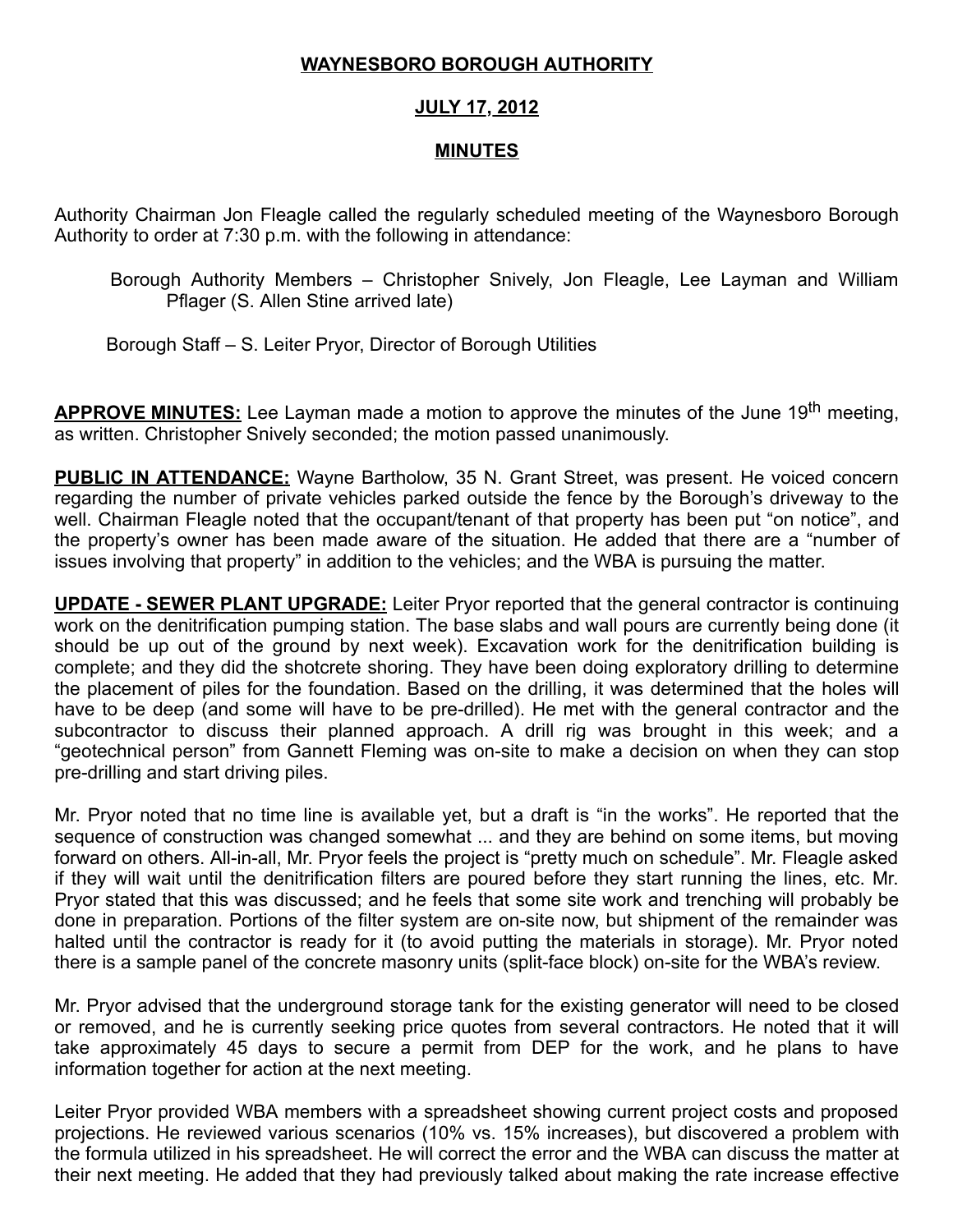for the last quarter of 2012 in order to feel the full effect in 2013. Chairman Fleagle reminded Mr. Pryor to arrange a meeting with Congressman Shuster's office to discuss any potential funding assistance.

UPDATE – NORTH CHURCH STREET WATER MAIN: Leiter Pryor noted that engineering work (on the Borough's part) has been done and submitted to Dennis Black Engineering, however finalized drawings have not yet been returned. Mr. Pryor and Scott Crum met with Glen Watson (from Dennis Black Engineering) last week to discuss line sizes. Based on Mr. Crum's modeling, they determined that an 8" line is needed. Mr. Watson explained other issues which have delayed the work; and added that he "backed off" this project in order to concentrate on the stormwater project for the Borough. Chairman Fleagle instructed Mr. Pryor to arrange a meeting at Dennis Black Engineering for sometime next week, and he invited any available WBA members to attend. Discussion also ensued regarding the Maintenance Department's workload and when they are planning to begin on the project.

UPDATE – I & I (TV & GROUTING): Pursuant to the last meeting, Leiter Pryor presented Scott Crum's proposed plan regarding the I & I study. Field inspections will be done to identify some problem areas and then they will proceed with rehab work. Several of his recommendations (Items 1- 3) will begin as soon as possible. Problems already identified will be discussed with Denny Benshoff to determine when they can be completed. If the Borough's maintenance crew is short-staffed and not able to do this work, WBA members discussed contracting it out (and deducting the costs from the Borough's third quarter sewer allotment).

MATERIAL MATTERS PROPOSAL - BIOSOLIDS PERMITTING: Leiter Pryor noted that he is working on the landowner's agreement with Material Matters, and will view the site with Gordon Cruickshanks. The proposed term will be five (5) years with five (5) years renewable. Standard Operating Procedures for the farming practice also need to be reviewed to ensure they are in compliance with DEP regulations. Mr. Pryor stated that he will finalize the document and meet with the landowner to obtain his signature prior to the WBA's next meeting.

**EMERGENCY SERVICES NOTIFICATION SYSTEM:** Leiter Pryor reported that the WBA's current emergency services notification system was bought by CodeRed; and they are in the process of transitioning and updating their database. A press release will be provided to the newspaper in the near future advising the WBA's customers to register thru the Borough's website if they wish to participate. He added that CodeRed will run a simulation to test/check the database ... but the public will be notified prior to the test.

**TRAIL CAMERAS:** Mr. Pryor advised that trail cameras have been ordered and should arrive later this week. The staff is actively looking for areas to install the cameras.

**PAY BILLS:** Following clarification from Chairman Fleagle, Christopher Snively made a motion to approve payment of the following requisitions (with the exception of the two (2) in bold print, until certain issues are resolved) –

- Sewer Construction Fund Requisition #980 Kinsley Construction, Inc. \$42,031.62 Estimate No. 5 for Contract One (General Construction - Wastewater Treatment Plant Upgrade) for work performed up to and including June 30, 2012
- Sewer Construction Fund Requisition #981 Gannett Fleming Companies \$9,565.16 Construction Management related to WWTP Nutrient Upgrade Project for the period of May 5, 2012 through June 1, 2012
- Sewer Construction Fund Requisition #982 Gannett Fleming Companies \$15,118.59 Construction Management related to WWTP Nutrient Upgrade Project for the period of June 2, 2012 through June 29, 2012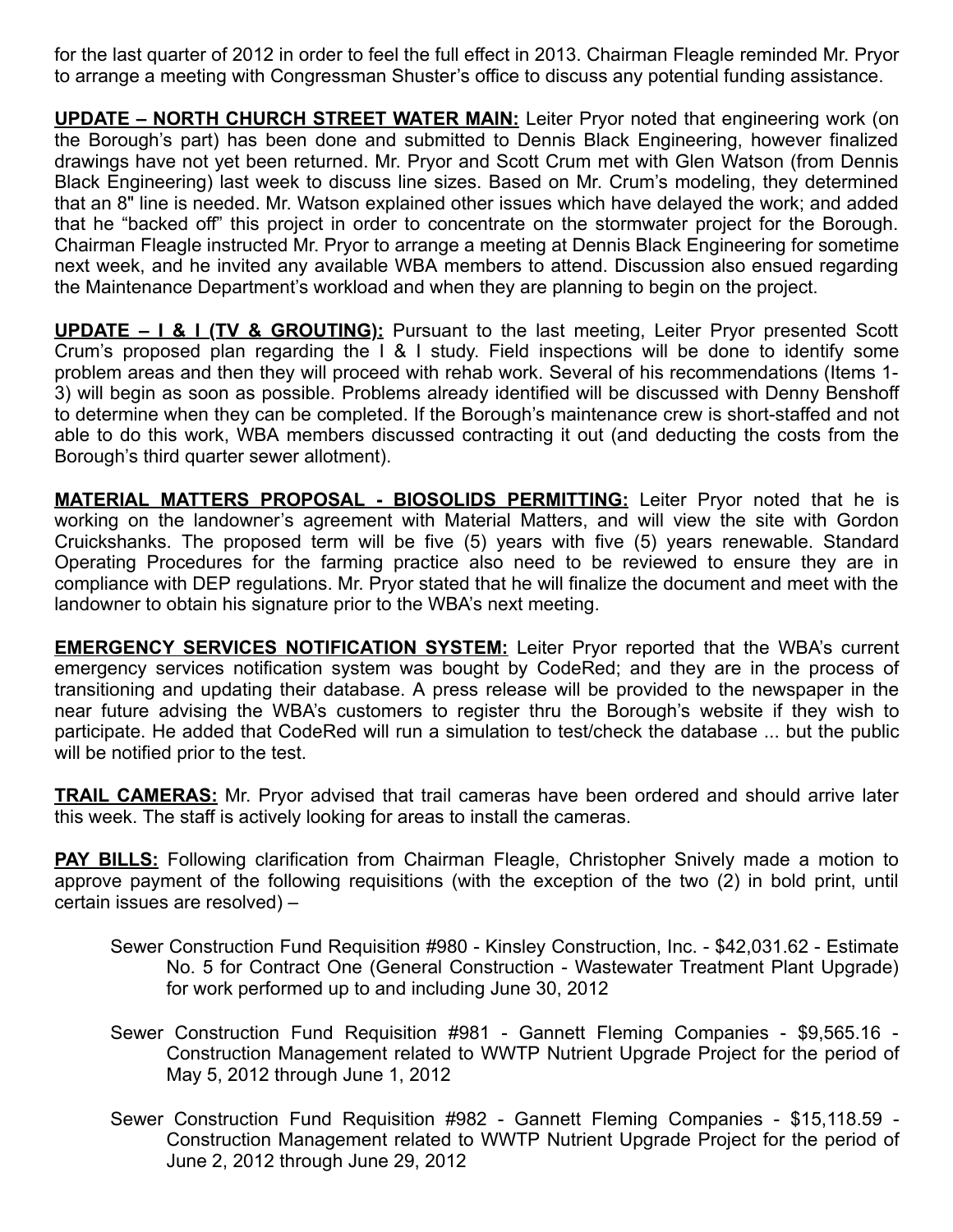- Sewer Construction Fund Requisition #983 Gannett Fleming Companies \$9,792.45 Construction Phase Services for WWTP Upgrade and Rehabilitation for the period of May 5, 2012 through June 1, 2012
- Sewer Construction Fund Requisition #984 Gannett Fleming Companies \$9,848.55 Construction Phase Services for WWTP Upgrade and Rehabilitation for the period of June 2, 2012 through June 29, 2012
- Sewer Construction Fund Requisition #985 Gannett Fleming Companies \$143.55 Engineering assistance to Waynesboro Borough Authority associated with PENNVEST financing for the Wastewater Treatment Plant Rehabilitation Project during construction for the period of May 5, 2012 through June 1, 2012

## Sewer Revenue Fund Requisition #SA-79 - Borough of Waynesboro (Clearing Account) - \$197,212.00 - 3<sup>rd</sup> Quarter, 2012 Sewer Allocation

- Water Construction Fund Requisition #WC-99 Dennis E. Black Engineering, Inc. -\$3,901.50 - Professional Services re: North Church Street Water System Improvement Project from June 1, 2012 to June 22, 2012
- Water Construction Fund Requisition #WC-100 Gannett Fleming Companies \$799.86 Water Distribution System Evaluation from June 2, 2012 to June 29, 2012
- Water Revenue Fund Requisition #12-18 Gannett Fleming Companies \$417.10 Water system engineering services related to the performance of the duties of the Authority's consulting engineer and other services as authorized for the period of May 5, 2012 through June 1, 2012
- Water Revenue Fund Requisition #12-19 Gannett Fleming Companies \$350.16 Water system engineering services related to the performance of the duties of the Authority's consulting engineer and other services as authorized for the period of June 2, 2012 through June 29, 2012
- Water Revenue Fund Requisition #12-20 Borough of Waynesboro (Clearing Account) \$341,755.00 - 3rd Quarter, 2012 Water Allocation
- Water Revenue Fund Requisition #12-21 Deborah J. Gift \$367.06 2012 WASD Real Estate Taxes (Blue Rock Road, Lot #1 - Parcel #19-0L18.-058B-EX0000)
- Water Revenue Fund Requisition #12-22 Deborah J. Gift \$1,691.17 2012 WASD Real Estate Taxes (Rattlesnake Run Road - Parcel #19-0L15.-001A-000000)
- Water Revenue Fund Requisition #12-23 Emergency Communications Network, LLC \$6,069.00 - CodeRED Services (one year extension for July 30, 2012 through July 29, 2013)

William Pflager seconded; the motion passed unanimously.

Upon request of the Chairman. WBA members adjourned to executive session at 8:50 p.m. to discuss a legal matter. The meeting reconvened at 9:15 p.m.; and a motion was made by Christopher Snively (seconded by Allen Stine) to adjourn the meeting at 9:20 p.m.